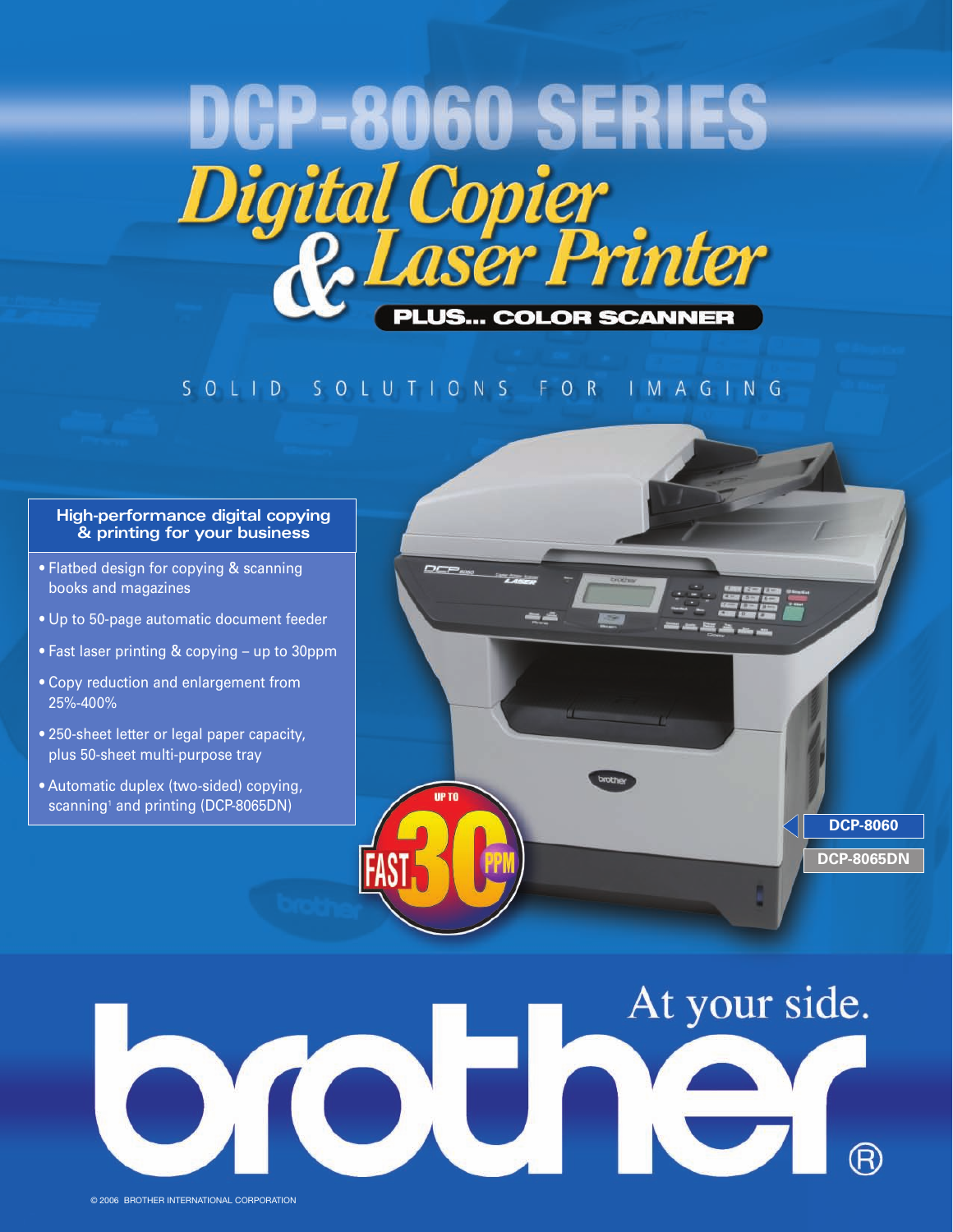# **Brother DCP-8060 Series Brother DCP-8060 Series**

### **The high-performance, space-saving, digital copying solution for your office.**

Say goodbye to your office copier nightmares.

The Brother DCP-8060 Series digital copiers and laser printers are here. They are the right-sized answer for small to medium sized businesses that want reliable, high-performance copying and laser printing from a device that can easily be used and maintained.

They take up a lot less of your valuable workspace. Provide more versatility and flexibility. Deliver faster copy and print speeds. Add high-resolution color scanning. And offer optional high-yield replacement toner cartridges so you'll have less downtime.

Hmm. Let's see: Better speed, more features, less downtime – all in less space …

Did we mention that these reliable machines are remarkably affordable, too?

The Brother DCP-8060 Series digital copiers and laser printers are the solution you've been searching for to increase productivity and efficiency in your office.

### **Reliability and convenience for your small business.**



### **The Brother DCP-8060**

#### **High-performance digital copier that also provides laser printing and color scanning for your business.**

The DCP-8060 fits in about half the space many offices now allot to their current office copier, yet provides higher performance and versatility.

It's the right solution for small and medium sized businesses that need full-featured flatbed digital copying capabilities, with additional fast laser printing and high-resolution color scanning. The DCP-8060 delivers all that and more.

It's an excellent standalone digital copier, perfect for walk-up copying anytime with no PC required, that prints razor-sharp laser copies at up to 30ppm. Connect it to your PC or Mac® via its built-in High-Speed USB 2.0 and Parallel interfaces<sup>"</sup> and the DCP-8060 is also a fast and powerful monochrome laser printer that produces crisp, up to 1200 x 1200 dpi resolution output. As a color or mono scanner, the DCP-8060 excels as well, with scan resolutions up to 19200 x 19200 dpi (interpolated).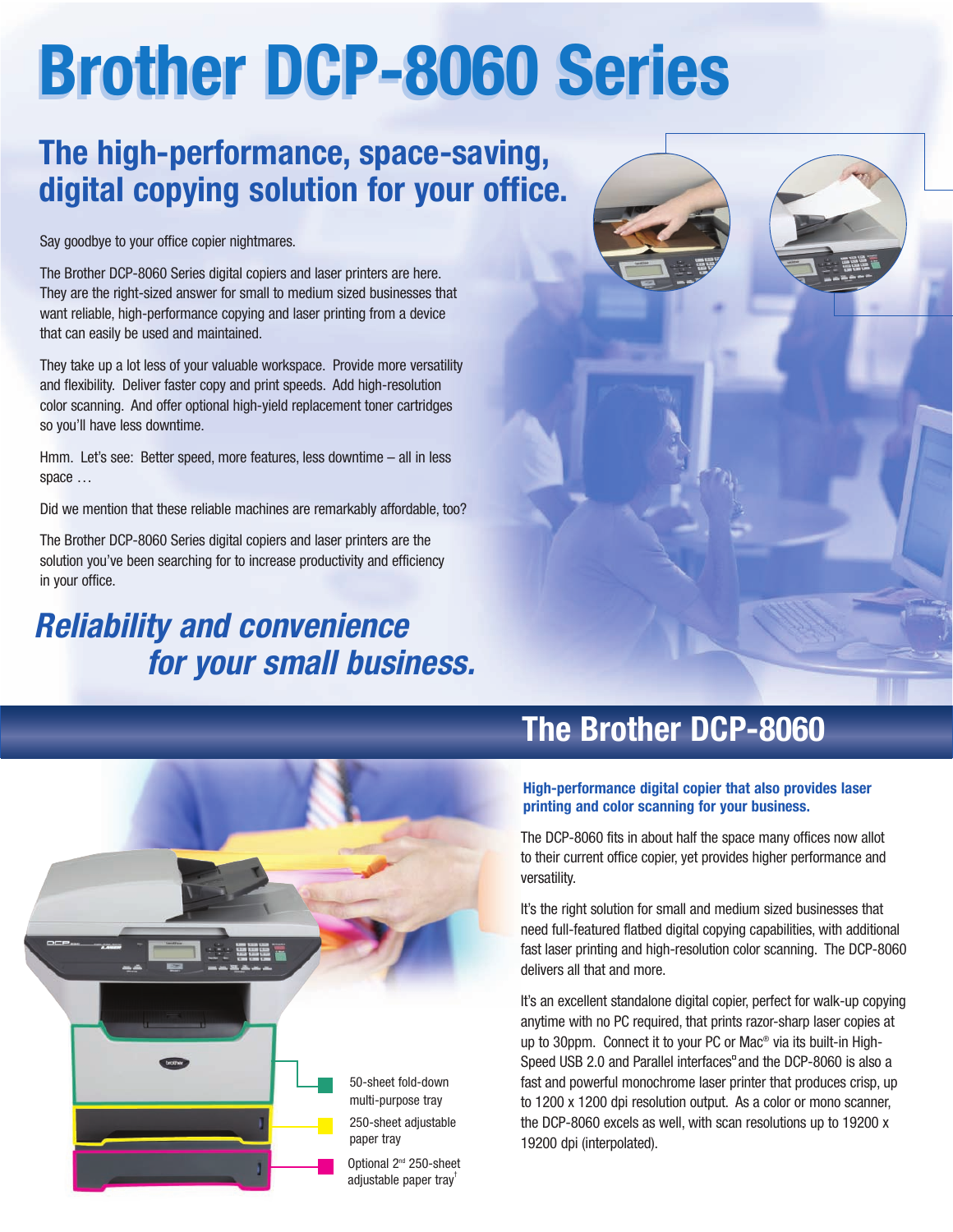### **Great copier features in a space saving device.**

- *Flatbed copying convenience*
- *Legal-size copying on document glass, or through ADF*
- *Built-in up to 50 page auto document feeder*
- *Reduce / enlarge from 25% to 400%*
- *Large, expandable paper capacity*
- *Duplex (two-sided) scanning, copying1 and printing (DCP-8065DN only)*
- *Fast, high-resolution laser printing at up to 30ppm*
- *High-yield replacement toner cartridge available***†** *(up to 7,000 pages*▼*)*

### **The Brother DCP-8065DN**

#### **High-performance digital copier with built-in two-sided printing, scanning, copying and Ethernet connectivity for your workgroup.**

The DCP-8065DN offers all the features and performance of the DCP-8060 – in the same small footprint – and adds built-in automatic duplex (two-sided) copying, scanning<sup>1</sup> and printing  $-$  plus Ethernet network connectivity.



This makes the DCP-8065DN a great choice for growing businesses. Its built-in automatic duplexing feature lets you easily scan, copy and produce two-sided printouts anytime, which can cut your paper costs dramatically. Just like the DCP-8060, no PC is required to make copies.

And if you have a wired or wireless Ethernet network now – or plan to have one in the future – the DCP-8065DN is an excellent investment for you. The DCP-8065DN provides a built-in Ethernet interface to connect to your wired or wireless router and share its fast printing speeds and sophisticated scan-to functions across your connected workgroup.



**Output as 2 single sheets One double-sided (duplexed) sheet** 

**or**

### **Features your organization will use every day...**

#### **Automatic document feeder.**

Load up to 50 pages at a time for copying or scanning. Handles letter or legal-size documents and feeds them automatically, while you can take on other tasks.

#### **Flatbed copying and scanning.**

Lift the cover and use the legal-size document glass to copy or scan from books, magazines or odd-sized pieces. The cover has "expansion" hinges at the back to accommodate even bulkier items.

#### **250-sheet adjustable paper tray.**

Change from letter to legal-size paper in seconds using the same tray. And with up to 250-sheet capacity, you won't have to re-supply as often. Add a second paper tray**†** for greater flexibility.

#### **50-sheet fold-down multi-purpose tray.**

Fold it down to feed company letterhead, envelopes, card stock and other paper – great for those times when you just need to print a couple of pieces on a special paper or size.

#### **One-touch copying and scanning.**

Make copies and scans just by using the dedicated keys on the control panel. To customize your setting – such as the percentage of enlarge/reduce you want, for example – the large LCD display on the control panel guides you through your choices.

#### **Automatic duplexing features (DCP-8065DN)**

Copy, scan, or print two sides of a document, automatically. Scan both sides of a two-sided document and print or store the scan as two singlesided pages, or as a single two-sided page<sup>1</sup>. Or, you can automatically scan two single-sided pages to print or store these as a single two-sided page<sup>1</sup>.

#### **Service and support**

Your investment in a DCP-8060 Series product is backed by exceptional service and support, including a three-year limited warranty, toll-free technical support, and the online Brother Solutions Center (http://solutions.brother.com), in addition to our nationwide network of authorized customercare centers.